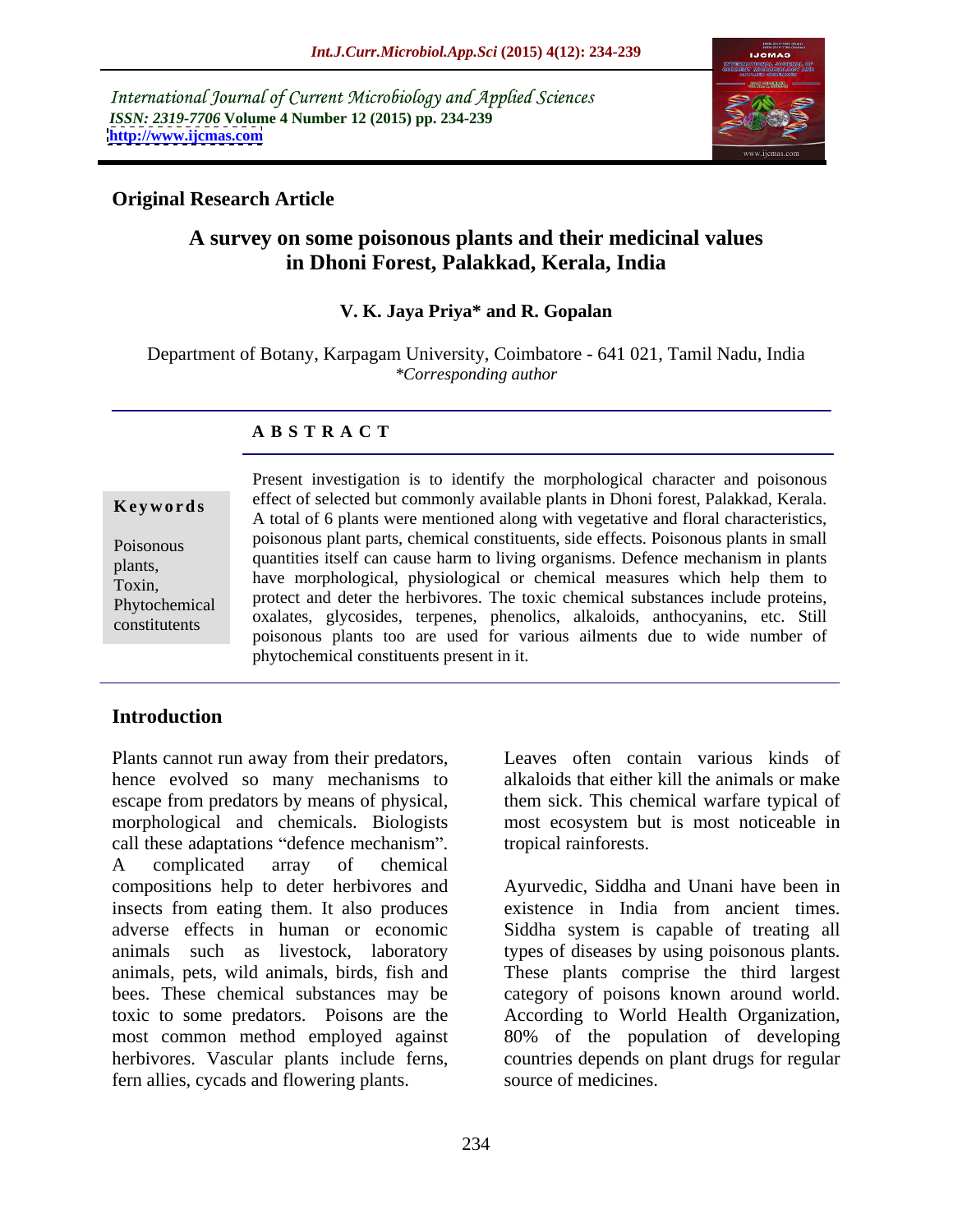Any substances can be harmful only at high **Materials and Methods** concentration- as Paracelsus (1493-1541) said, " the dose make the poison". In India

Poisonous principles are classified based on the chemistry of toxic compounds present in it: Alkaloids, Glycosides, Oxalates, 10° 55 North latitude and 76° 50 and 76° Photosensitizing compounds, Phytotoxins, 10 East longitude. Palakkad Forest Division Polypeptides and Resins. Plants differ by was formed by reorganizing Reserve Forests degree of toxicity and classify them as extremely, moderately or minimally toxic. It is difficult to categorize plants with regard portion of forests situated as a single block to their toxicity, since this varies with the age of the victim, environment, and stage of plant growth. Degree of toxicity is variable This block of forests extends over Walayar within a plant or plant family.

Most poisoning cases result from ingestion diarrhea and vomiting, nervous, respiratory

Knowledge of plant toxicity has always been eat and which to avoid. In the Bibilical account, the fruits of one tree produced life, while another caused death (Genesis, Holy Bible).

The Journal of Ethnopharmacology, a US publication, published a study in 2004 known as "suicide tree" is consumed by more people to commit suicide than any journals. other plant in this world. The fruit of this plant has the potential to block the calcium<br>Interview and reference method ion channels in heart muscle causing disruption of the heartbeat that ultimately list information's are gathered from

### **Materials and Methods Study Area**

studies on poisonous plants has been done The gross area of the Palakkad Division is by Chopra et al (1949,1956,1984), Islam 240.33 Sq. km, including 72.83 Sq.km of (1986, 1996), Desai (1999), Caisus (1986), Reserved Forests and 167.50 Sq. km of Kumar and Sikarwar (2003) et al. Vested Forests**.** The whole of Palakkad Forest Division is situated in Ottappalam and Palakkad Taluks of Palakkad Revenue District. The area lies between  $10^{\circ}$  45' and and Vested Forests of Palakkad Revenue District. The tract dealt with is a major in Palakkad Taluk on the Eastern, Northern and Western side of Malampuzha reservoir. and Olavakkode Ranges.

or other type of exposure to a plant for for a length of 1600 km river Tapti to nutritional, therapeutic or recreational Kanyakumari get divided practically into interest. Symptoms include gastro-enteritis, two by the Palakkad Gap, which falls in this and cardiac problems. Nilgiris with the highest peak Doda Betta. important but has not always been reliable. that in the neighbouring districts of Thrissur Prehistoric peoples learned which plants to and Malappuram because of the presence of Western Ghats which run almost north-south Division. To the north of the gap is the The rainfall in Palakkad District during the rainy season is comparatively lesser than this gap.

### **Collection and Identification of Plants**

described the Cerebea odollam, commonly Presidency of Madras (Gamble), Flowering Plants mentioned in this study are all collected from Dhoni Forests, Kerala. These were identified using The Flora of Plants of Kerala (Sasidharan) and from other journals.

### **Interview and reference method**

leads to death. knowledgeable informants during field tripsInformation's are gathered from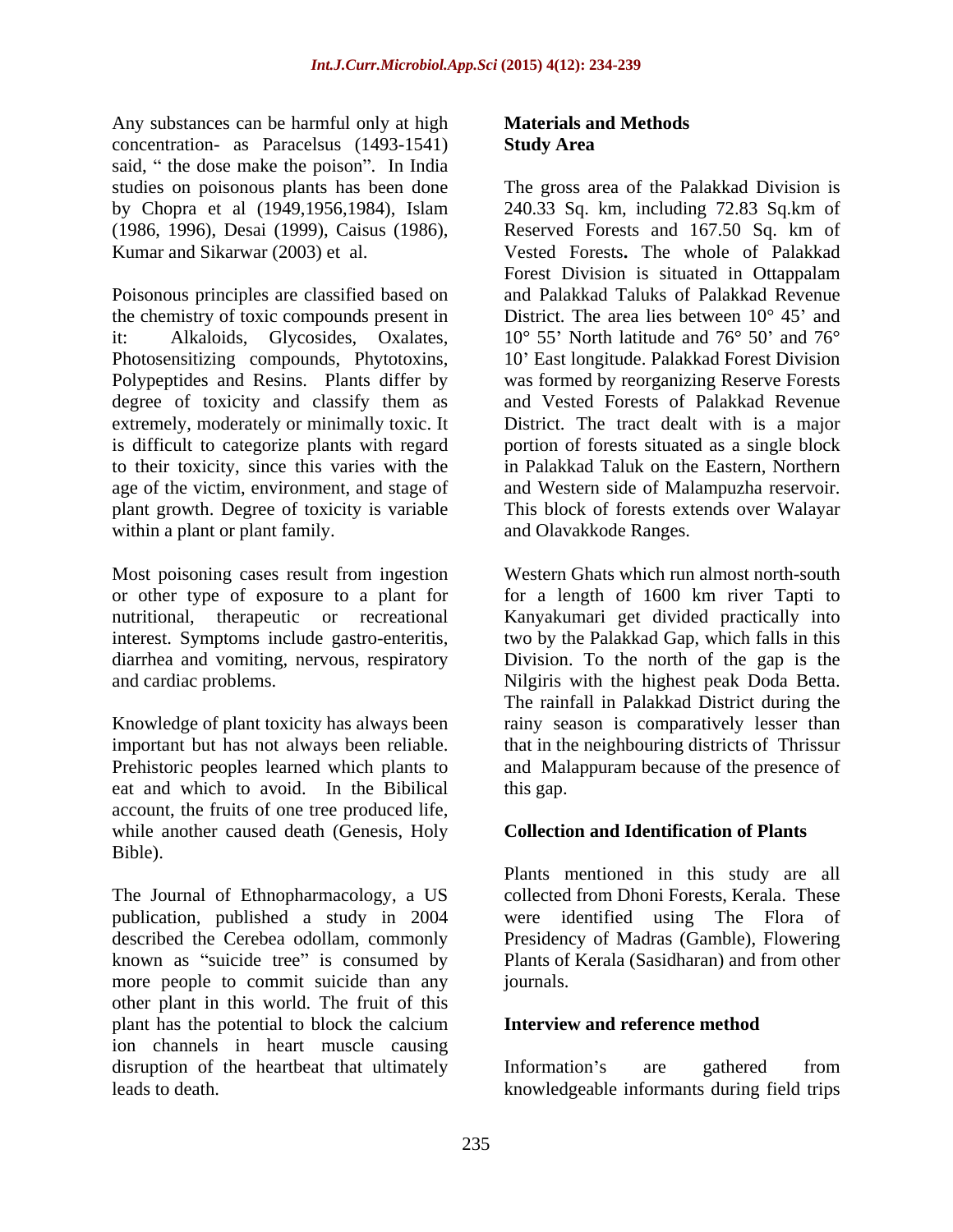and questionnaire and discussion with tribesmen. Plants reported as poisonous was desensitizing nicotine receptors, causing collected, dried and pasted on the herbarium permanent damage to the foetus (Pretorius & sheet. Identification is done through Marx, 2006). authentic literature and from Herbaria.

Extensive field trip was conducted covering all seasons during the study period. Field notes were prepared and processed the

Subshrubs, 60-120 cm tall, branched, Leaves alternate, simple, sinuately dentate, amounts during pregnancy. As extracts minutely puberulose; petiole 2-5 cm long. Calyx tubular, 5-dentate, puberulous, persistent; strongly reflexed in fruit, usually white. Capsule erect, ovoid, spiny and densely pubescent, splitting by 4 valves; spines up to 5 mm long; seeds many, reniform and black. *Strychnos nux-vomica L*., Family :

Maibam Rasila Devi, Meenakshi Bawari, S.B.Paul, G.D.Sharma (2011) studied about Trees, bark yellowish or blackish-grey, the neutoxic and medicinal properties of smooth or scurfy with lenticels. Leaves *Datura stramonium*. They found the simple, opposite, elliptic, shiny, coriaceous; presence of tropane alkaloid and glabrous; 3-5 nerved from base, prominent, anticholinergic drugs atropine, scopolamine and narcotic cocaine. All parts of the plants bisexual, greenish-white. Flowers greenish are toxic but the highest amount of the yellow. Stamens 4, anthers sessile inserted at

mother uses for asthma, results in Marx, 2006).

**Field Study** Liliaceae, Local name : Sathavari *Asparagus racemosa Willd.,* Family :

specimen in the conventional way. axils of scale leaves in clusters of 2-6, **Result and Discussion** narrow, apex acute. Racemes long, slender, **Taxonomic, general properties and** bisexual. Perianth-lobes 6, white, oblong, **chemical constituents of toxic plants** acute. Stamens 6, adnate to the perianth *Datura stramonium L., Family : Solanaceae, Local name : Ummam* Woody perennial climbers; stem spinescent, terete, green; rootstock with fascicled elongated tuberous roots. Cladodes from the linear-falcate, slightly triquetrous, base axillary, solitary or clustered. Flowers lobes; filaments subulate. Ovary globose 3-celled; ovules <sup>2</sup> per cell; stigma 3, recurved. Berries globose, purple on ripening; seeds globose.

pubescent; the branches often purplish. *Asparagus* is unsafe to use in medicinal Flowers single or paired, axilary, white; might harm hormone balances during apiculate. Corolla white or purplish to other members of the Liliaceae family suffused; shallowly 5-lobed, with the including onions, garlic etc, symptoms lobes,triangular-acuminate. Stamens 5; include a runny nose, trouble breathing, anthers long, with the lobes narrow oblong, puffiness or swelling around the mouth and amounts during pregnancy. have been used for birth control, so they Asparagus might cause an allergic reaction in people who are sensitive lips. Berries contain several furostanol and spirostanol glycosides.

Loganiaceae, Local name : Kanjiram

alkaloids is contained in ripe seeds. When a the throat of corolla tube. Ovary 2-celled. glabrous; intercostae reticulate. Flowers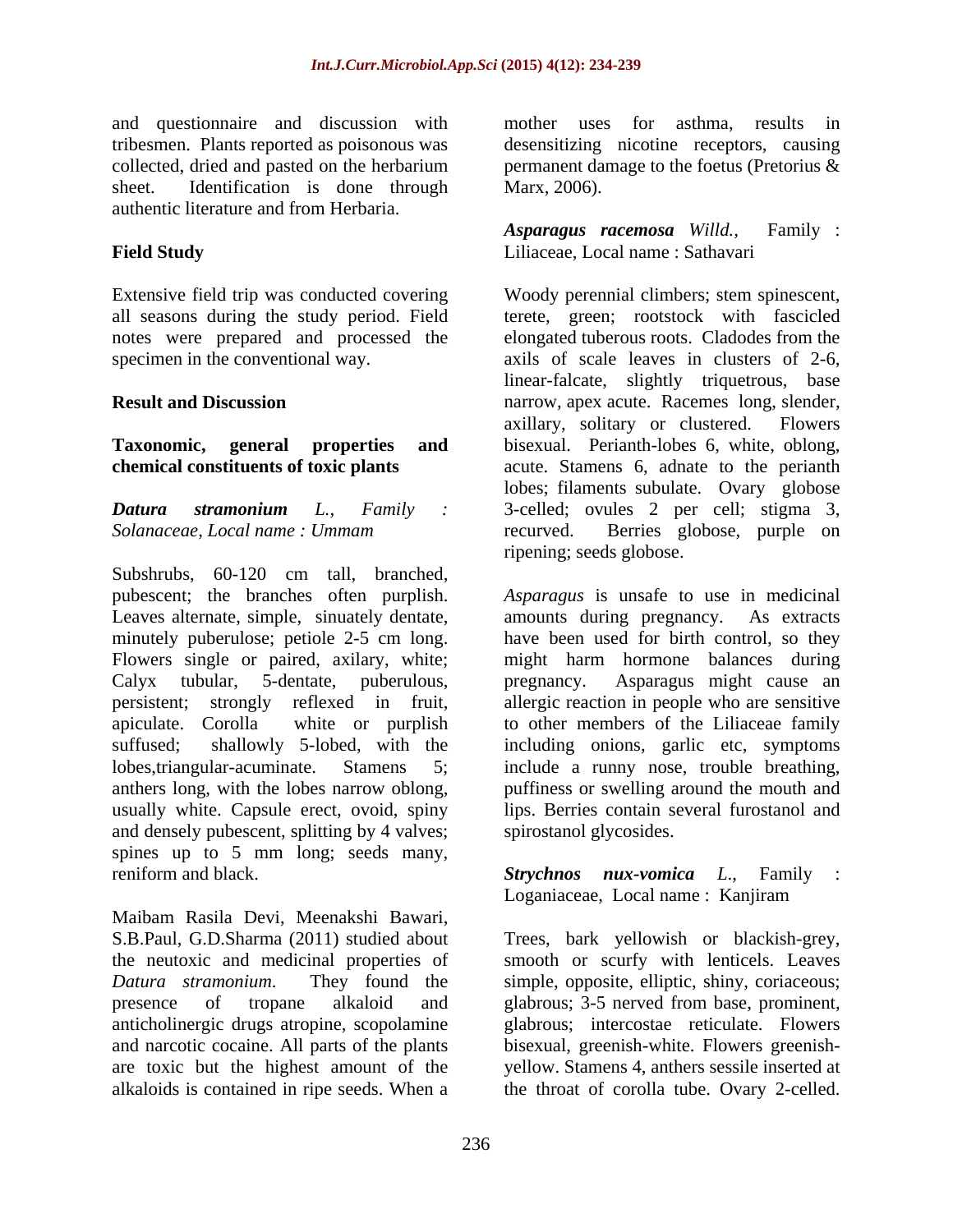Globose berry, yellowish-red or orange, glabrous; seeds 3 or 4, orbicular, flat, shiny,

Strychnine is a highly toxic, colourless, bitter crystalline alkaloid extracted from the  $\qquad$  it causes respiratory depression, seeds of *Strychnos nux-vomica*. It is used bypotension, haematuria, seizures, and smaller doses acts as an athletic performance effects. enhancer.

*Gloriosa superba L.,* Family : Liliaceae, Local name : Menthonni

Herbaceous climbers with tuberous roots. prickles. Leaves alternate, pinnae 5-10 pairs; Leaves subsessile, alternate, opposite or leaflets ca 20 pairs, oblong, overlapping, whorled, 5-ovate-lanceolate, apex apex acute-mucronate, base obliqueacuminate, ending in a tendril. Flowers truncate; rachis, tomentose. Flowers pink. bisexual, showy, axilliary, solitary or in fewflowered, terminal racemes. Perianth-lobes 6, free, linear-oblong, reflexed or spreading, base narrow, margin undulate, apex acuminate, yellowish below and reddish<br>above. Stamens 6: filaments 3-4 cm long: anthers oblong-linear, versatile. Ovary oblong, 3-locular; stigmas 3. Capsule

and specifically the roots are highly disturbs the secretion of gonadotropin of poisonous action is attributed to its anti mitotic activity that arrests mitosis in metaphase. Cells with high turn over and *Laportea interrupta (L.) Chew,* Family : high metabolic rate like intestional Urticaceae, Local name : Anachoriyanepithelium, hair follicle, bone marrow cells

greenish-white. ingestion, the victim may experience nausea, as a pesticide, particularly for killing small ascending polyneuropathy. Long term vertebrates such as birds and rodents. effects include peeling of the skin and Strychnine, when inhaled, swallowed or prolonged vaginal bleeding in women. In absorbed through eyes or mouth, causes a 2005, Ashok Kumar Samanta and Uday poisoning which results in muscular Kumar reported a case study outlining the convulsions and eventually death through Clinico-Pathological aspects of poisoning by eyes or mouth, causes a poisoning which Gloriosa. They insist the awareness to results in muscular convulsions and people not going for dangerous, non-tested eventually death through asphyxia. In remedies and save themselves from the toxic etcare highly susceptible. Lethal dosage is 60mg in adult. Within a few hours of vomiting, abdominal pain and bloody diarrhea. As the toxic syndrome progresses, it causes respiratory depression, hypotension, haematuria, seizures, effects.

*Mimosa pudica L.,* Family : Fabaceae,<br>Local name : Thottavadi

Straggling herbs; stem 4-angular, with apex acute-mucronate, base oblique-Lomentum flat, margin with recurved prickles; seeds 3-5, subrhombic.

above. Stamens 6; filaments 3-4 cm long; ellipsoid-oblong. administered orally to Swiss albino mice for All parts of *Gloriosa superba* are poisonous effect as it prolongs the estrous cycle and poisonous. The active principle hormone in albino mice. Also noticed a constitutents includes highly active alkaloids significant reduction in the number of ova in like Colchicine, Gloriosine, Superbrine, rats with the root powder compared with the Chelidonic acid and salicyclic acid. Mode control rats and a significant icrease in the Hafsa Ahmad, Sakshi Sehgal, Anurag Mishra and Rajiv Gupta in Jun-december 2012 are studied about pharmacognostic aspects of *Mimosa pudica*. The dried methanol extract of the root was 21 consecutive days. It has an antifertility disturbs the secretion of gonadotropin number of degenerated ova.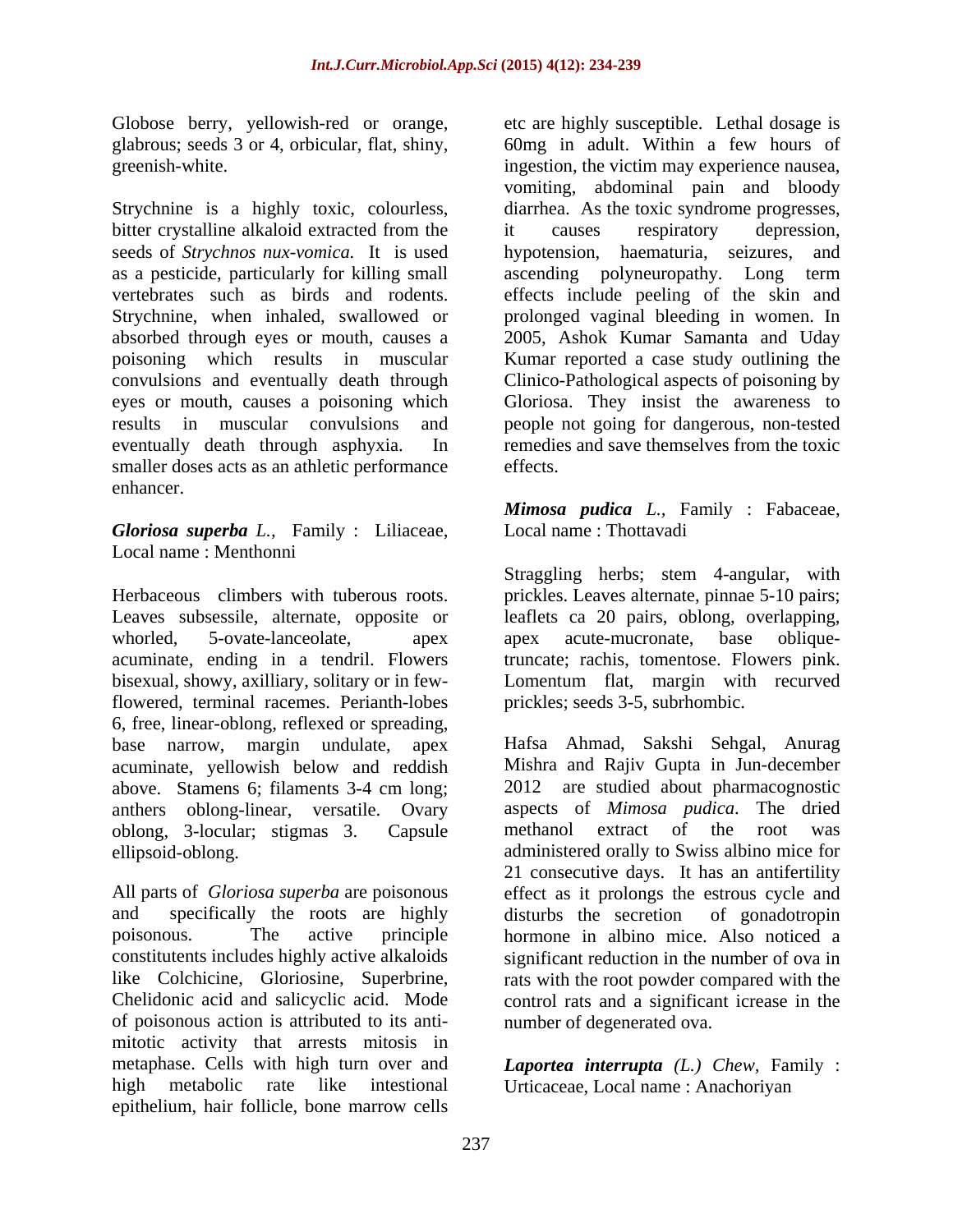Erect monoecious annual herbs with stinging hairs. Leaves simple, alternate, *Ichnocarpus frutescens* (L.) R.Br., Family broadly ovate, apex acuminate, margin coarsely serrate, sparsely hairy,

piloerection and arteriolar dilation.

needle with a large bulbous base, exciting a poisonous substances when the tip is broken.

: Apocynaceae,

membranous, 3-nerved from base. Flowers in short, cymose clusters aggregated in Leaves simple, opposite, ovate, apex slender lax, axillary spikes. Male flowers: obtusely acute, base rounded, nerves 5 pairs, tepals 4 ; stamens 4, filaments unequal; brown-pubescent below; petiole to 5 mm pistillode linear, clavate. Female flowers: long. Flowers 3.5 mm long, in terminal or tepals 4, unequal, basally connate into a cup; axillary panicled cymes. Calyx lobes ovate, ovary obliquely attached, ovoid, style acute, pubescent. Corolla white, salver lateral, filiform. Achenes ovoid. shaped, contracted at mouth, tube 2 mm P.A. Robertson and W.V. Macfarlane in villous, lobes twisted, oblong, acuminate. 1957 proved that a stable, non-dialysable Stamens included, anthers deeply sagitate at substance, resistant to heat, neutral in base, apiculate at apex. Carpels 2, free, reaction, unattracked by proteolytic enzymes stigma columnar. Mericarps follicular, appears to be the essential pain-producing slender, rusty puberulus; seeds many, materials. It also induces sweating, compressed, crowned with long silky coma. Climbers, branchlets brown-tomentose. long, hairy inside, throat densely white-

Schildknecht.H in 1981 discovered that The this study conclude that medicinal plants stinging hairs of leaves causes intense most of them are fatal. Certain precautions itching shows resemble to a hypodermic about these toxic plants are enough to use do have toxic effects to human beings and these as medication purpose.

| Sl. | Plant Name             | Parts used             | Toxicity principle                         | <b>Medicinal Properties</b>                                                    |
|-----|------------------------|------------------------|--------------------------------------------|--------------------------------------------------------------------------------|
| No. |                        |                        |                                            |                                                                                |
|     | Datura stramonium      | Whole plant            | Flavanoids, tannins,<br>steroids, tannins  | Antiinflammatory, respiratory<br>decongestion, anticancer,<br>antiinflammatory |
|     | Asparagus racemosa     | Root, Berry            | Spirostanol, furostanol                    | Regriferant, demulcent,<br>antidysenteric, tuberculosis,<br>gonorrhoea         |
|     | Strychnos nux-vomica   | Bark, Leaves,<br>Seeds | Strychnine                                 | Skin eruptions,<br>ulcers, colic                                               |
|     | Gloriosa superba       | Root                   | Colchicine, Gloriosine,<br>Salicyclic acid | Tonic, antifungal, antibacterial,<br>colic                                     |
|     | Mimosa pudica          | Leaves, Root           | Mimosine, tannin,<br>tubulin, turgorines   | Antiinflammatory, antiuterine<br>complaints                                    |
|     | Laportea interrupta    | Leaves, Fruits         | Stinging hairs                             | Continuous fever                                                               |
|     | Ichnocarpus frutescens | Leaves, Root           | Phenolic acids,<br>flavanoids, sitosterol  | Antiinflammatory, analgestic,<br>antidiabetic                                  |

**Table.1** Plant name and Medicinal properties